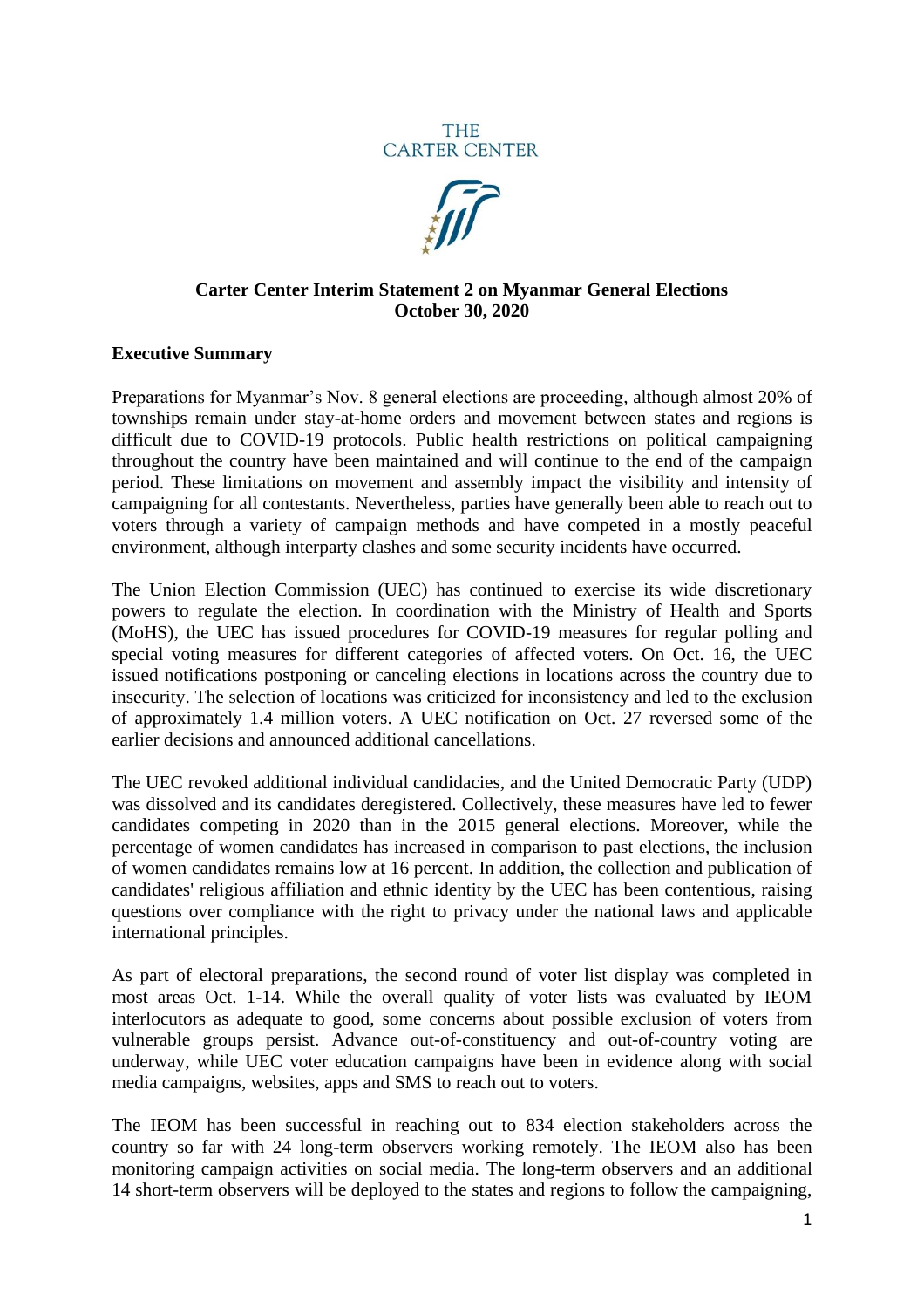voting, counting, and tabulation of votes. The Carter Center reiterates its appreciation to the Union Election Commission and the government of Myanmar for the continued support of the IEOM's work and expresses its gratitude to political parties, candidates, and CSOs for sharing their views on the process.

# **Background**

The Carter Center International Election Observation Mission (IEOM) has continued to follow the campaign and preparations for Myanmar's Nov. 8 general elections with a core team of international election specialists, 24 Myanmar nationals serving as long-term observers (LTOs), and support from a specialized social media monitoring unit. This statement builds on the first interim statement, which focused on developments through the end of September.<sup>1</sup> It outlines observations and developments over the second half of the campaign period leading up to the week before election day. The physical deployment of LTOs to Myanmar's states and regions has not been possible yet due to COVID-19 movement restrictions. To overcome this obstacle, the IEOM has been carrying out its work remotely through online meetings with election, security, and government officials; political parties and candidates; civil society organizations (CSOs); and the media. As of Oct. 29, 834 meetings have been conducted to gather information about the election process.

## **Election Management**

The legal framework gives extensive discretion to the Union Election Commission to organize and administer the election process. This affords the UEC a high degree of flexibility to adjust to circumstances by issuing notifications and procedures during the process. The UEC has made use of this authority to enact several measures in the present phase of the election.

## *Polling Protocols for COVID-19*

Standard operating procedures (SOP) Part 1 were published on Sept. 7, imposing COVID–19 restrictions for political campaigning that have been confirmed until the end of the campaign period.<sup>2</sup> On Sept. 9, the UEC published standard operating procedures (SOP) Part 2, defining COVID-19 mitigating measures to be enacted for polling like social distancing and the use of protective equipment. SOP Part 2 also included measures to allow polling station officers to manage the entry of party and candidate agents, observers, and the media. This is a measure that is used in other countries to control limited space and has a heightened importance with the risks of COVID-19. However, it can also be subject to abuse and requires clear instructions to polling station officers to enforce an equitable procedure that does not unreasonably obstruct or exclude any specific party or group.

## *Special Advance Voting Measures*

The law allows for homebound voting by people of old age, pregnant women, and those who have an underlying medical condition. Due to COVID-19, the UEC has extended this provision to include those who are 60 years of age and above, are in a township under a stayat-home order (currently an estimated 74) or live in a densely populated area.<sup>3</sup> Homebound

<sup>&</sup>lt;sup>1</sup> The first interim statement is available at: [www.cartercenter.org/news/pr/2020/myanmar-2020-preelection](http://www.cartercenter.org/news/pr/2020/myanmar-2020-preelection-statement.pdf)[statement.pdf](http://www.cartercenter.org/news/pr/2020/myanmar-2020-preelection-statement.pdf)

<sup>&</sup>lt;sup>2</sup> MoHS Order 136/2020.

<sup>&</sup>lt;sup>3</sup> Defined as an area where more than 5,000 people reside within a square kilometer.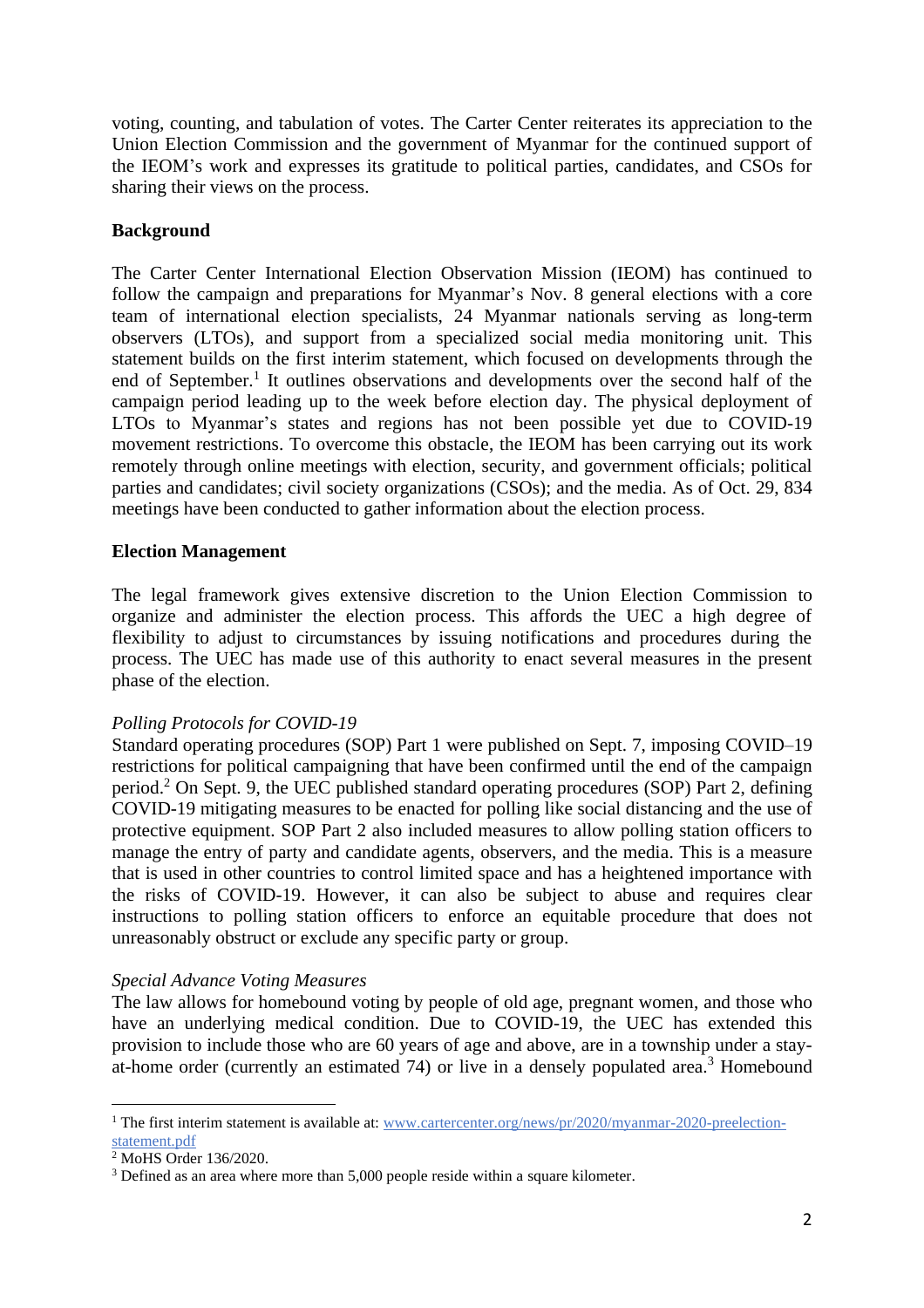voting will be carried out between Oct. 29 and Nov. 5. Although a welcome measure to facilitate participation, the procedures for voting from home have been challenged by some stakeholders as needing greater safeguards. Voters in quarantine will be able to cast their votes at quarantine facilities, while persons unable to return to their permanent residences due to travel restrictions will be able to vote at their temporary locations. The UEC has announced that these latter voter requests can be submitted up to two weeks prior to election day and that these votes may be cast between Oct. 25 and Nov. 7.

#### *Election Postponements and Cancellations*

Under constitutional and legal provisions, the UEC may postpone or cancel elections due to natural disaster or insecurity. <sup>4</sup> Transparency of the criteria by which these decisions are made was one of the priority recommendations of election observers in 2015, as these decisions disenfranchise voters and can influence election results. If a full constituency's vote is postponed, the seat is left vacant and a by-election can be held later. However, the cancellation of voting in parts of constituencies still allows for representatives to be elected, which creates concerns for actual or perceived manipulation of election outcomes.

On Oct. 16, the UEC issued six notifications postponing the vote across 15 full townships and in parts of 41 townships in Bago Region and Kachin, Kayin, Mon, Rakhine and Shan states. 5 As a result of these postponements, 15 seats for the national lower house will be vacant from Shan (six) and Rakhine (nine) states; seven seats for the national upper house will be vacant from Rakhine State. In state parliaments, 32 seats will be vacant as a result in Rakhine (20) and Shan (12) states. The notifications triggered public concern, especially from the Arakan National Party (ANP), which won many of the Rakhine State seats in 2015, but also from other ethnic political parties. Five ethnic political parties issued a joint statement asking the UEC to reconsider the postponements, $6$  while other commentators highlighted discrepancies in the assessment of security conditions between the postponed areas and other conflictafflicted areas (like Paletwa Township in Chin State).

On Oct. 20 the UEC held a press conference to announce that the postponements were based on recommendations received from the Ministry of Home Affairs, the Ministry of Defense, the Union Government Office (UGO), and UEC subcommissions and to advise that further announcements may be necessary. The Ministry of Defense announced the same day that their recommendations were not fully acted upon in some cases and included cancellations that they had not recommended but acknowledged that the decision lies with the UEC. On Oct. 23, the President's Office held a press conference elaborating that administrative considerations contributed by the UGO had included the collection of the voter list, the formation of election subcommissions, and the designation of polling places. On Oct. 27, the UEC issued notifications announcing the cancellation of elections in 94 of Paletwa's 95 village tracts. The remaining seven wards and one village tract will elect Paletwa's representative to the national lower house seat. The notifications also rescinded the cancellation of elections in one ward and nine village tracts within five townships affected by the earlier postponements.<sup>7</sup>

<sup>4</sup> Section 399(e) of the constitution allows the UEC to "[postpone] elections of the constituencies where free and fair election cannot be held due to natural disaster or due to local security situation." Section 50 of the election laws and Section 10(f) of the UEC law contain similar provisions.

<sup>5</sup> UEC Notifications 192/2020, 193/2020, 194/2020, 195/2020, 196/2020 and 197/2020.

<sup>6</sup> Kachin State People's Party, Kayah State Democratic Party, Karen National Democratic Party, Chin National League for Democracy, and Mon Unity Party.

<sup>7</sup> UEC Notifications 200/2020, 201/2020 and 202/2020.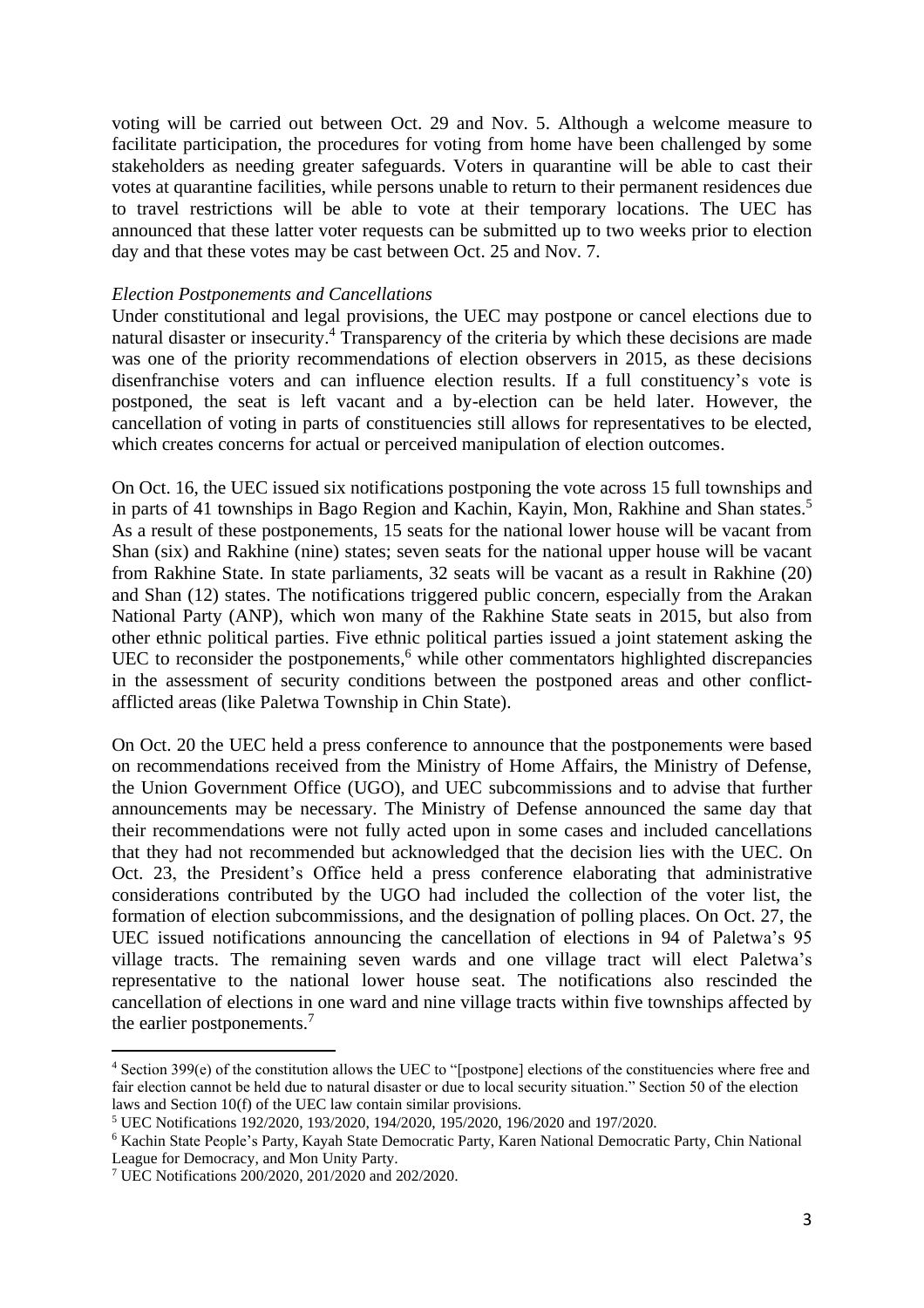### *Candidate Registration*

Since the certification of registered candidate lists on Aug. 31, approximately 1,317 candidacies (19% of those initially registered) have been revoked, and one candidate died. There are an estimated 5,651 candidates from 91 political parties in the general elections, including over 250 independent candidates. <sup>8</sup> This reduces the total number of candidates in 2020 to fewer than those in 2015, when 6,074 competed. The significant decline in candidacies arose on Oct. 17, following the UEC's decision to dissolve the United Democratic Party (UDP) and to deregister its 1,130 candidates. According to the UEC, the dissolution of the party arose in connection to UDP chairman's arrest as an escaped convict and allegations of financial impropriety.

The UEC informed the Carter Center IEOM that 14 candidates have had their candidacies reviewed since certification, of which at least nine were revoked a few weeks into the campaign period. Of these, seven deregistrations were based on citizenship qualifications and were candidates from Muslim or ethnic parties – including the last Rohingya candidate who ran in Rakhine State – and candidates of Chinese descent. In one case, a deregistered candidate had already served in the national upper house and competed in 2015 elections under the same eligibility criteria. The late timing of these deregistrations will not allow parties to replace candidates or for the ballots to be reprinted or adjusted.

The UEC has advised that voters will be informed through the announcements displayed in subcommission offices and posters at polling stations of the deregistered candidates. However, any ballots cast for deregistered candidates, including those that may have already been cast by advance voters, will be considered invalid as per UEC's announcement as of Oct. 21. The situation negatively affects not only the rights of individuals to stand for election but also the rights of political parties to present candidates, and it affects the rights of voters who have already cast their ballots. The situation also imposes a high burden on the UEC to remedy harm as a result and to ensure that voters are well informed of their choices, including on the ballot, to avoid voters' casting invalid votes.

No legal requirements or special measures are in force to encourage the participation of women as candidates. Only 16% of candidates are women, although there has been an increase in the percentage of female candidates since 2010. Positively, several parties have implemented internal equity policies, and 25% to 50% of their nominees for the national lower house are women.<sup>9</sup> However, as an overall commitment toward gender aims in international instruments, without special measures in place, the goal of having at least 30% of seats filled by women is improbable.

#### *Communication and Consultation*

Throughout the process, stakeholders have continued to express concern to the IEOM regarding a perceived lack of transparency in UEC decision-making, communication, and regular engagement. However, at the grassroots level, several interlocutors have stated that subcommissions are more active in holding periodic or ad hoc meetings to inform political parties and candidates on election information and updates. Where such meetings are taking

<sup>&</sup>lt;sup>8</sup> The UEC has yet to update figures for candidates on its website. The final figure may vary.

<sup>&</sup>lt;sup>9</sup> People's Pioneer Party (PPP), Shan Nationalities League for Democracy (SNLD), Arakan National Party (ANP), and Democratic Party for a New Society (DPNS).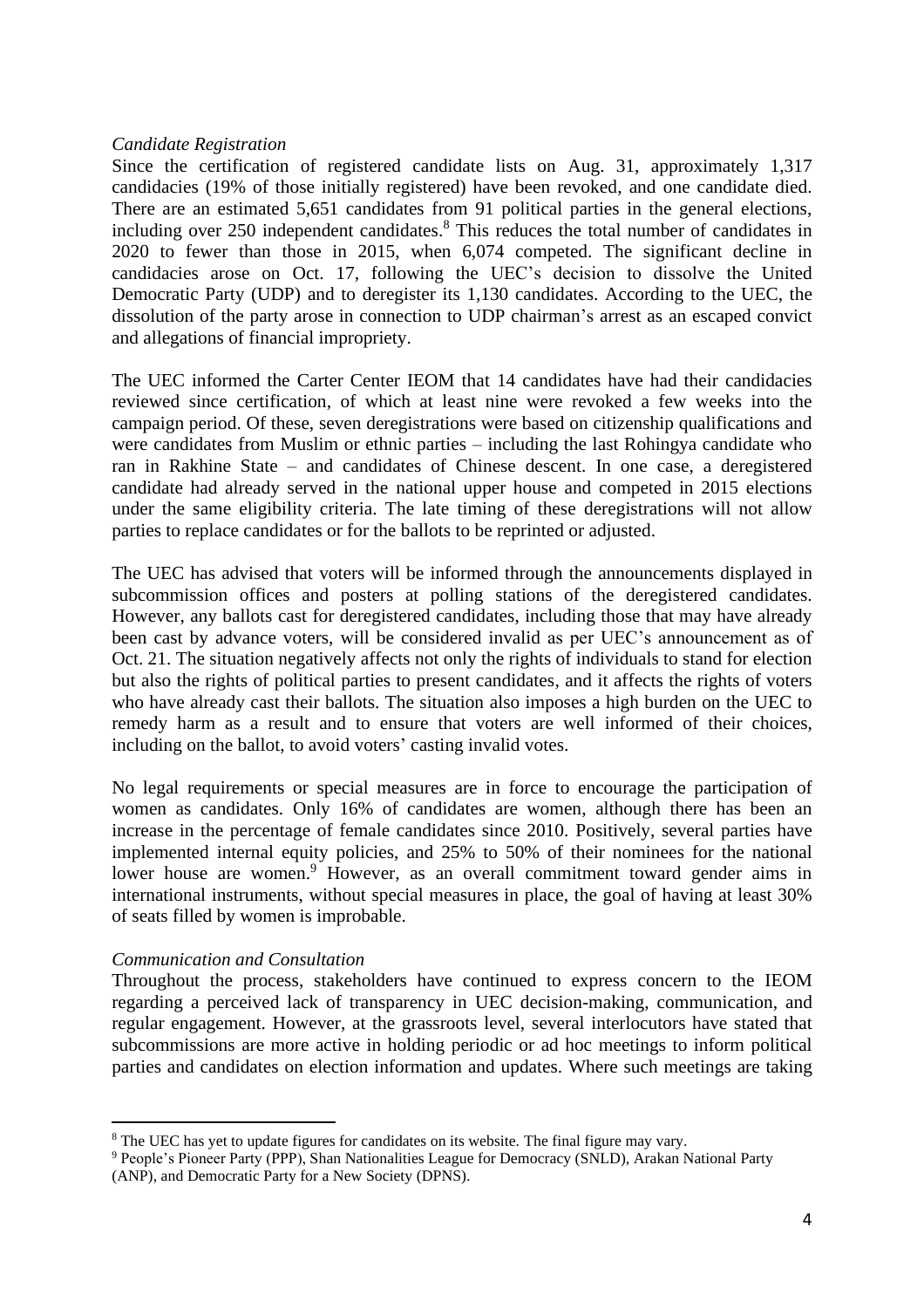place, elections subcommissions are reported to enjoy a greater level of confidence and trust among the local stakeholders.

## *Data Privacy and Protection*

On Sept. 29 the UEC published information via an app providing candidates' details, including their religious affiliation and ethnic identity. International human rights instruments and Myanmar's constitution provide for a citizen's right to privacy.<sup>10</sup> Inherent to the protection of this right is the principle that only essential information required is collected about a person to fulfill legal requirements, and the use of that information must be consistent with the law unless informed consent is provided. The eligibility criteria for candidates as stated in the election law do not require candidates' religious or ethnic affiliation to be collected.

### **Election Operations**

### *Voter Registration*

After the first round of voter roll display, there were approximately 38.1 million registered voters on the voter register. The second period of voter roll display was held Oct. 1-14 to allow voters to again add, correct, or request the deletion of records. The UEC published the updated preliminary voter roll at ward and village subcommission offices throughout the country, with some locations omitted due to ongoing conflict. Voters could also check their records and polling station assignment per state/region through a website and mobile applications, although there were reports of challenges with the speed and availability of the website. The main corrections requested during the second display were reported to be changes to name and address, inclusion of missing eligible voters, and removal of deceased voters. The final voter roll data is yet to be published.

Most representatives from 25 CSOs and 60 parties and candidates contacted by the IEOM across all states and regions stated that they were active in encouraging voters to check the accuracy of the voter roll and that they mobilized supporters and volunteers to this end. Of 392 party and candidate representatives interviewed, the quality of the voter roll was characterized as adequate by 45.2% and good by 36.2%. At the same time, however, 69% of CSOs and 64% of media interlocutors expressed concern over the possible exclusion of vulnerable groups, particularly migrant workers and internally displaced persons (IDPs). These and other voters could apply for inclusion in the voter roll where they have resided for at least 90 days. However, while these measures facilitate enfranchisement, the administrative procedures to make the transfer were described as cumbersome and difficult for some groups due to documentation requirements. Meanwhile, an estimated 1.4 million voters will be excluded in these elections due to the cancellation of elections, including up to 1 million in Rakhine State.

## *Advance Voting*

Myanmar's election procedures allow for out-of-country, out-of-constituency, and inconstituency advance voting. In-constituency voters can cast advance votes at ward and village election subcommission offices either 10 days<sup>11</sup> or two days<sup>12</sup> prior to regular polling.

<sup>&</sup>lt;sup>10</sup> See constitution, Article 357

<sup>&</sup>lt;sup>11</sup> Union and state/region government members, union and state/region level organization members, state/region election subcommission members, voters who serve in election.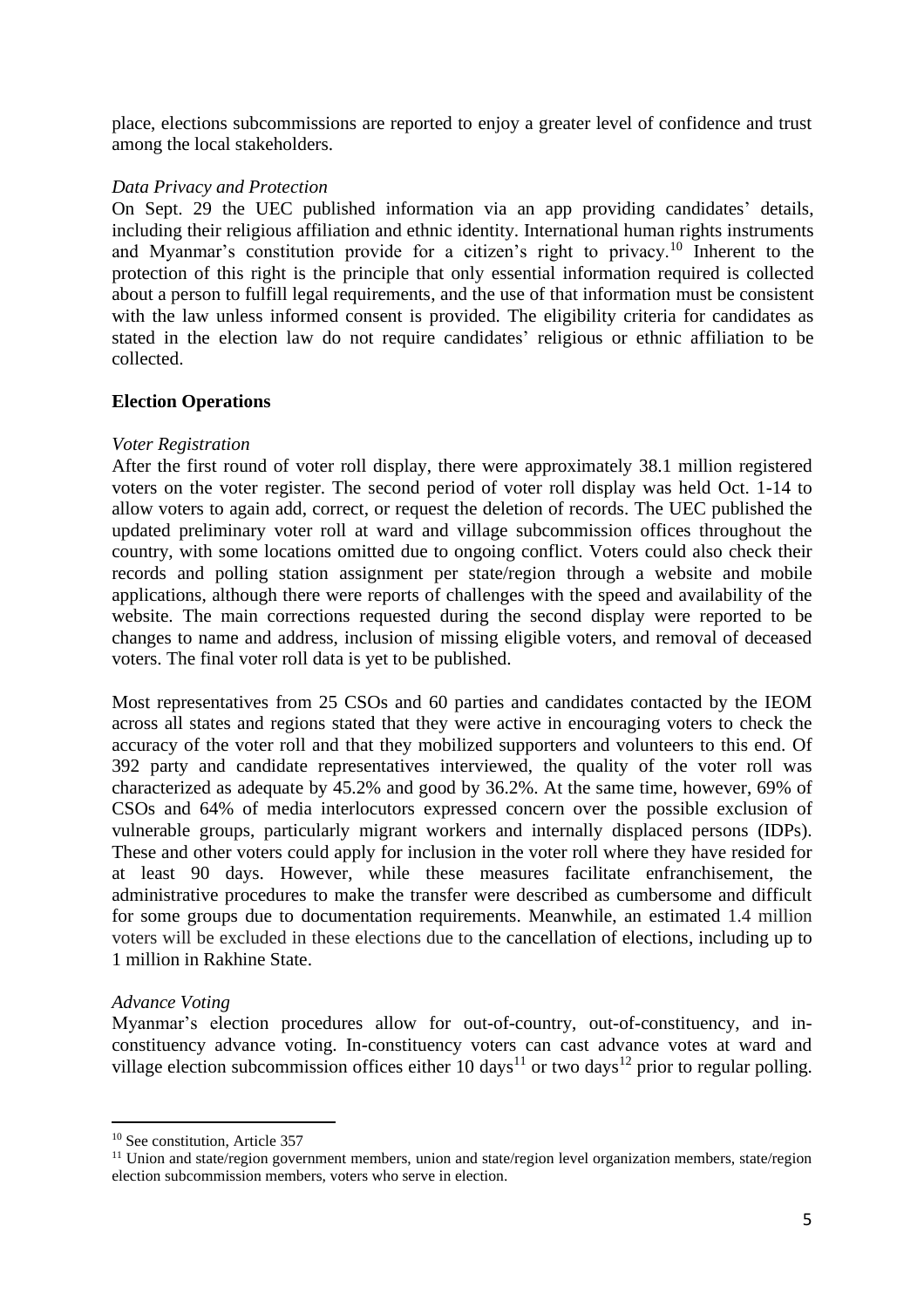Out-of-country voting took place abroad at Myanmar embassies and consulate general offices between Sept. 24 and Oct. 27. On Oct. 22, the Ministry of Foreign Affairs (MoFA) reported in the media that nearly 70% had cast ballots in 45 countries around the world, with 80% turnout in South Korea, 89% in Singapore, and 72% in Japan.<sup>13</sup>

Out-of-constituency advance voting by military and their families, students, detainees, hospital inpatients, and other voters stationed outside their constituency was undertaken Oct. 8-21. The procedure for this voting is conducted by the respective institutions, and its administration remains opaque. Echoing concerns raised in 2015, particularly in relation to out-of-constituency advance voting in military barracks, this process lacks safeguards to allow the UEC to ensure the secrecy and integrity of the vote. However, the UEC informed the IEOM that additional measures provided for by the 2020 amendment of the bylaws have been implemented to mark these voters in the voter roll for regular voting to safeguard against potential double voting.

### *Poll Worker Training*

The UEC has developed and distributed a range of training materials for subcommissions, including a guide, polling and counting videos, and other self-learning resources. Ward and village tract subcommission staff have been trained on operational issues, including advance voting. Face-to-face trainings for 92,000 polling station officers and deputies at township levels are ongoing. With an allocation of 10 workers to a polling station, an estimated 478,000 persons are expected to be trained at ward and village tract levels Nov. 6-7. In addition, the UEC will deliver online training for COVID-19 containment procedures to polling station staff, medical personnel, and volunteers who will serve on election day.

#### *Special Polling Arrangements*

As per legal changes made earlier this year, military personnel and their families no longer vote inside military compounds on election day but in regular polling stations. The UEC has stated that in 635 polling stations, these voters will be mixed with civilian voters, while 127 polling stations will only serve military and families due to their remoteness from civilian populations. Efforts appear to be undertaken by election subcommissions to facilitate voting by IDPs in camps remote from regular polling stations. <sup>14</sup> The UEC has also committed to facilitate voting for persons with disabilities as part of its strategic plan, which was also a feature of the 2020 legal amendments. The UEC has held several meetings with CSOs active in the arena to improve the situation, although IEOM interlocutors have noted infrastructure challenges to provide wheelchair access in remote areas.

#### *Election Dispute Mediation*

Election Mediation Committees (EMCs) were formalized as part of the election process in legal amendments earlier this year. Despite the nonbinding nature of their decisions, the EMCs are reported to be generally considered by political parties as venues for discussion and building consensus. Interlocutors have deemed them effective for addressing issues of minor misconduct, rumors, and accusations; however, the degree of EMC activity varies

<sup>&</sup>lt;sup>12</sup> Voters travelling on election day, government staff on duty, detainees, inpatients in hospitals, the elderly, people with disabilities, severely ill people, and pregnant women.

<sup>&</sup>lt;sup>13</sup> See [http://mizzima.com/article/nearly-70-eligible-myanmar-expats-cast-their-absentee-ballots-myanmar](http://mizzima.com/article/nearly-70-eligible-myanmar-expats-cast-their-absentee-ballots-myanmar-foreign-missions)[foreign-missions,](http://mizzima.com/article/nearly-70-eligible-myanmar-expats-cast-their-absentee-ballots-myanmar-foreign-missions) accessed Oct. 25, 2020.

<sup>&</sup>lt;sup>14</sup> For example, Bhamo District Election Sub-Commission announced opening of polling stations in three IDP camps in Mansi Township; there are 20 IDP camps located in four townships in Bhamo District, Kachin State.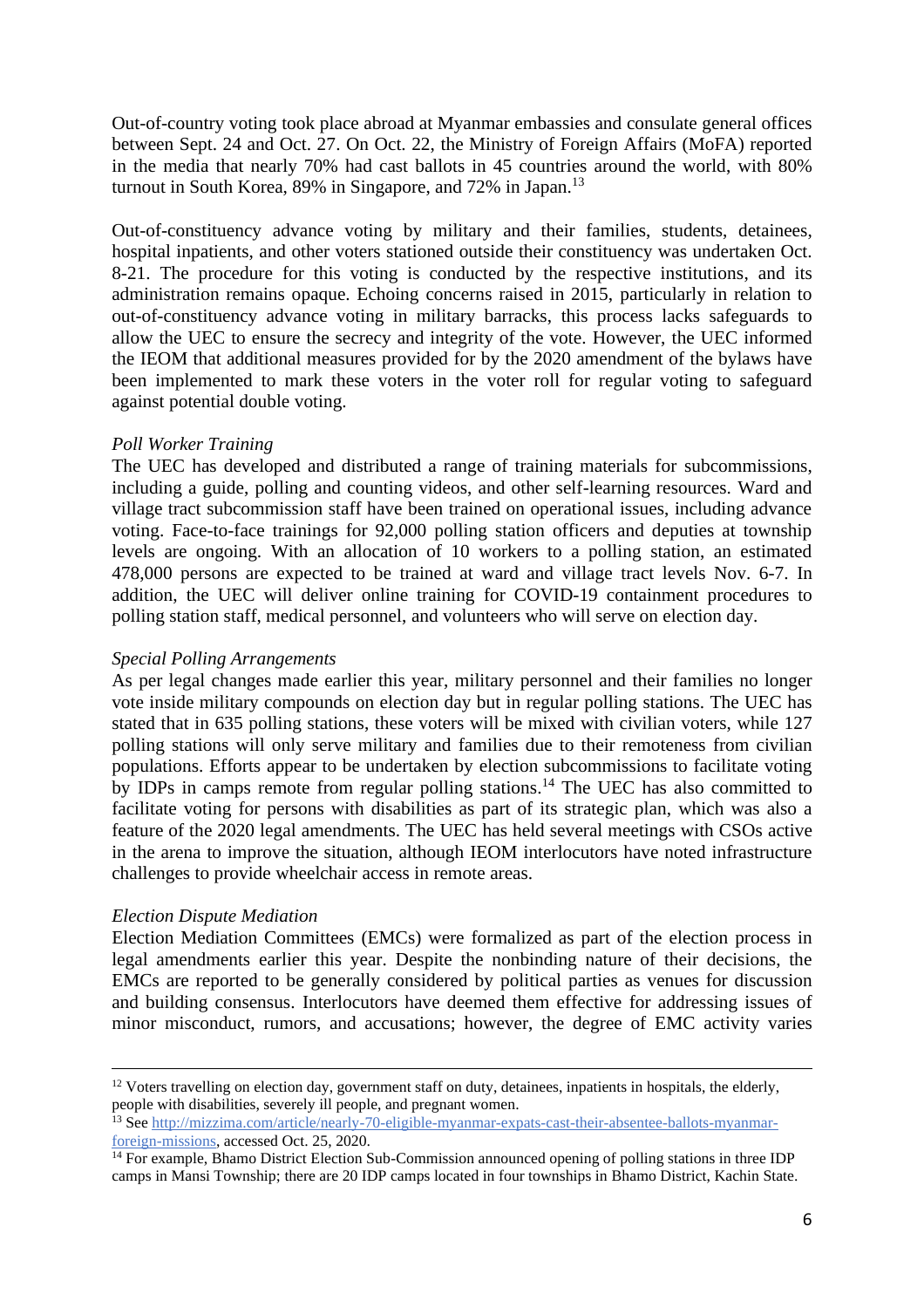across the country. As of Oct. 23, reporting indicated that 43 disputes had been mediated by EMCs, dealing primarily with the interruption/disturbance of campaign events (49%); illegal campaigning (20%); undue influence, violence, or threat (11%); and hate speech (7%).

## *Voter Education and Information*

Voter education is ongoing, with an increased use of online educational and motivational videos, online quizzes, and other events such as music competitions. Besides the UEC, subcommissions, political parties, and CSOs were found to be active on topics including voter roll verification, election day procedures, health and safety measures, advance voting, and the participation of first-time voters. Other media that have been used in systematic campaigns include SMS broadcasts to mobile phones.

# **Campaign Environment**

The visibility and intensity of campaigning has been impacted for all contestants by COVID-19 restrictions. Social distancing measures and restrictions on large-scale rallies put limitations on traditional in-person events and the movement of candidates and curbed local media from reporting on events. These restrictions have been amplified in areas affected by stay-at-home orders and complicated by different measures imposed around the country. In Rakhine State, campaigning has been very limited due to the combined effects of insecurity, lockdown, and internet restrictions.

In areas with fewer restrictions, parties have been reaching out to voters with vehicle convoy campaigning, loudspeakers, door-to-door canvassing, signboards, leaflets, and party merchandise. Smaller rallies and meetups were reported in many areas. There were also a few reports of larger political rallies, with some exceeding the limit of 50 people and with social distancing rules not followed. While in some limited cases local authorities or police were reported to have intervened to enforce regulations, a few interlocutors alleged the lenience of authorities toward campaign events of the ruling party.

Political parties are entitled to 15 minutes of free airtime on state radio and television to present their campaign programs. However, some political parties have continued to protest the UEC's censorship of their messages as part of a legally required preview of scripts. Up to 10 political parties have now given up their airtime slots because they considered the UEC's actions an undue interference with their right to freedom of expression.

Overall, just over half of the 392 candidates and political party interlocutors interviewed from all states and regions advised the IEOM that they could campaign under equal conditions, although they were sometimes critical of a cumbersome approval process for activities. The UEC was reported to have facilitated contestants' access to public meeting venues, and the rare rejections were mostly based on COVID-19 restrictions. Nevertheless, a quarter of respondents stated that the campaigning conditions were not equal, with opposition parties considering the ruling party to have an advantage through a greater level of access to venues.

# *Campaign Security*

Interlocutors have characterized the election environment as generally calm and peaceful outside of conflict areas. However, there have been reports of campaign material vandalism, instances of clashes between opposing parties' supporters, and isolated reports of violence, intimidation, or interference with campaign activities. Of note, when interparty clashes have arisen, it has been reported that parties and individuals have referred the matter to the Myanmar Police Force (MPF). Incidents of concern have arisen, such as in Toungup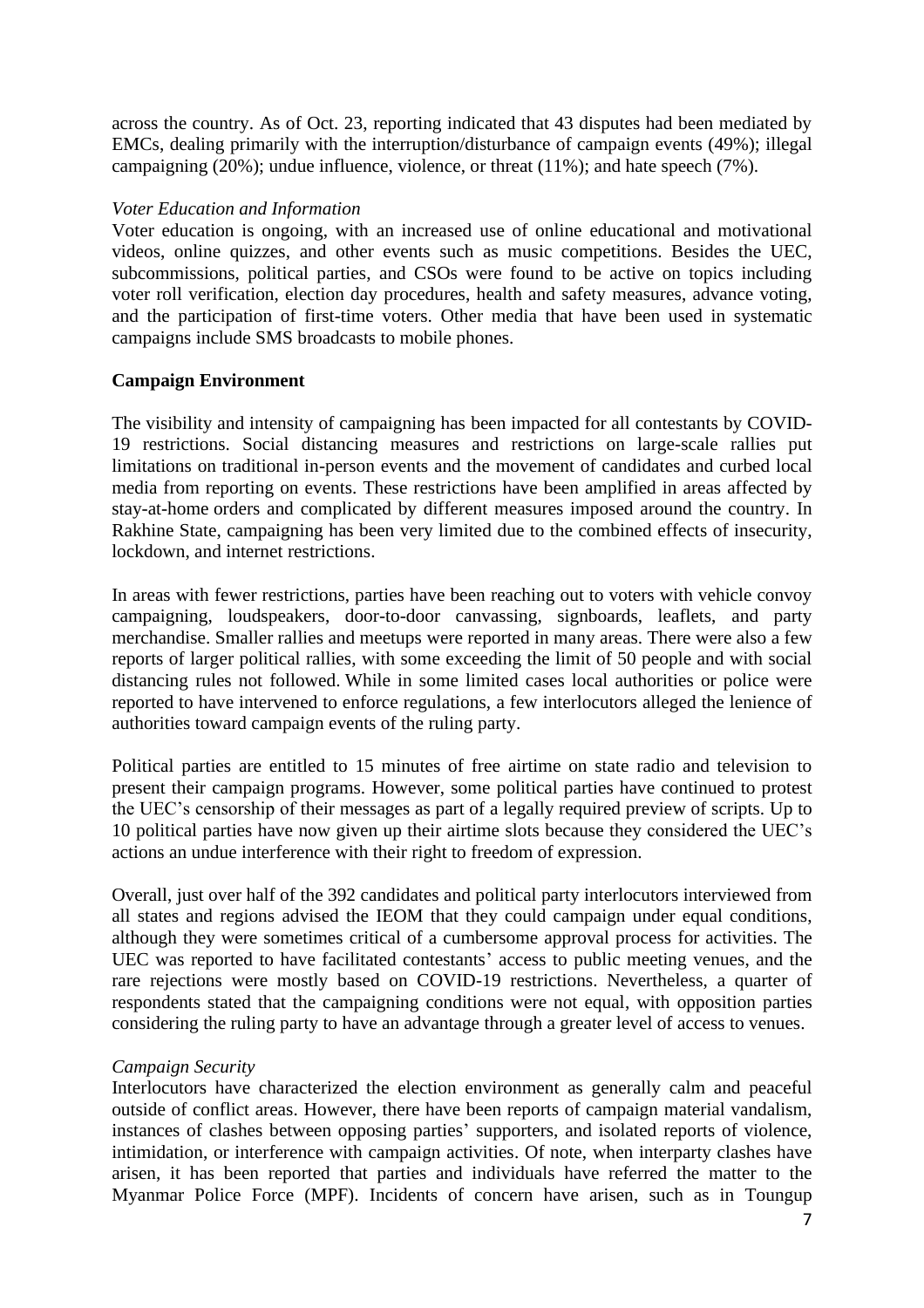township in Rakhine State, where three NLD candidates were abducted by armed men on Oct. 14, for which the Arakan Army later claimed responsibility.

#### *Social Media*

Political parties and candidates continued to campaign actively on Facebook as an alternative to in-person campaigning. Facebook post activity across political party pages in October was similar to that observed during the first part of the official campaign period in September (Figure 1), although engagement rates have decreased by an average of 30% in October. Candidates' engagement is more difficult to assess, with some having opened Facebook campaign pages to run paid  $ads$ ,<sup>15</sup> while many others were using their private profiles for campaigning or did not have identifiable accounts. Overall, based on Carter Center analysis to date, election-related activity on Facebook has been substantially higher during this campaign than in 2015. However, at the same time, a survey by the People's Alliance for Credible Elections (PACE) found that traditional media and institutions remain the main source of news for a sizable portion of citizens.<sup>16</sup>



The Carter Center continued to observe posts on Facebook that were reviewed and confirmed by its social media monitoring unit as disinformation: deliberately making false, misleading, or unverified claims. These posts often attacked a political party or candidate (mainly NLD or USDP) and frequently included hate speech directed at ethnic or religious minorities. Several instances of election-related disinformation going viral (i.e., reaching a large audience quickly) were also documented during this period, $18$  and a network of accounts sharing disinformation attributed to a fake media outlet was uncovered by journalists and civil society

<sup>&</sup>lt;sup>15</sup> See the Facebook Ad Library Report at [www.facebook.com/ads/library/report/?source=archive-landing](file:///C:/Users/JonathanStonestreet/AppData/Local/Microsoft/Windows/INetCache/Content.Outlook/Z4N0ZNDZ/www.facebook.com/ads/library/report/%3fsource=archive-landing-page&country=MM)[page&country=MM](file:///C:/Users/JonathanStonestreet/AppData/Local/Microsoft/Windows/INetCache/Content.Outlook/Z4N0ZNDZ/www.facebook.com/ads/library/report/%3fsource=archive-landing-page&country=MM) to review ads purchased by candidates and political parties. <sup>16</sup> See [www.pacemyanmar.org/pre-election-2020/?fbclid=IwAR3xUjG5QHBDiGl4rM-](file:///C:/Users/JonathanStonestreet/AppData/Local/Microsoft/Windows/INetCache/Content.Outlook/Z4N0ZNDZ/www.pacemyanmar.org/pre-election-2020/%3ffbclid=IwAR3xUjG5QHBDiGl4rM-WEsl1Y7NNemf1xMN51XAqFS0pp-D3xW-m-xfteBo)

[WEsl1Y7NNemf1xMN51XAqFS0pp-D3xW-m-xfteBo](file:///C:/Users/JonathanStonestreet/AppData/Local/Microsoft/Windows/INetCache/Content.Outlook/Z4N0ZNDZ/www.pacemyanmar.org/pre-election-2020/%3ffbclid=IwAR3xUjG5QHBDiGl4rM-WEsl1Y7NNemf1xMN51XAqFS0pp-D3xW-m-xfteBo) (accessed Oct. 25, 2020). According to PACE's preelection survey, television (56%), Facebook (38%), radio (29%), friends and neighbors (20%), online (19%), newspaper/journals (18%), community leaders (13%), local authorities (6%), family members (5%), SMS (2%), religious leaders (3%), political leaders (2%), and others (2%).

<sup>&</sup>lt;sup>17</sup> Data source: CrowdTangle for the 20 political party pages with the highest number of interactions between June 1 and Oct. 20, 2020.

<sup>&</sup>lt;sup>18</sup> For example, one post that contained unverified claims about the USDP and military involvement in an attack on an election subcommissioner's home was shared over 11,000 times and reached a potential audience of 17 million users.